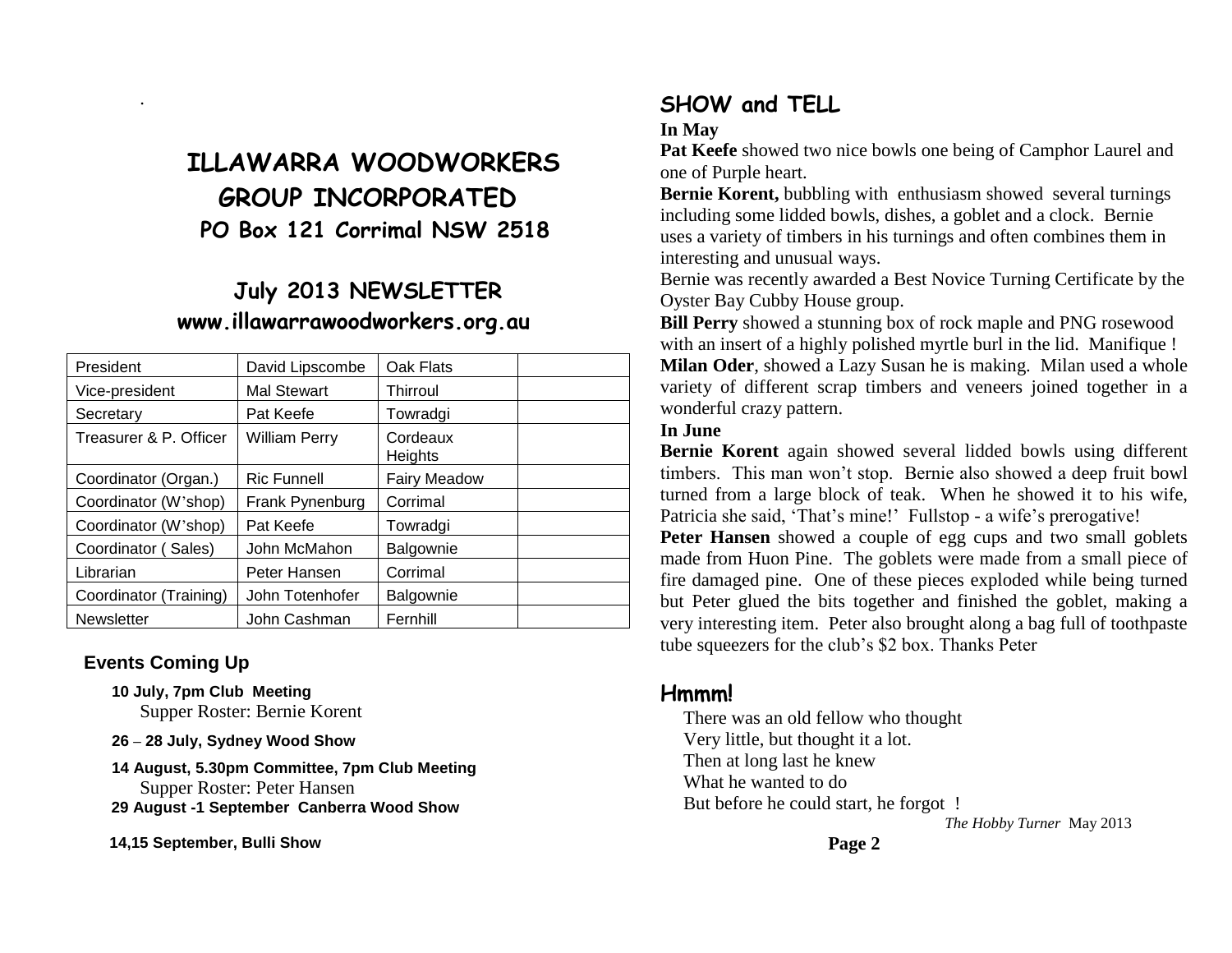### **SATURDAY WORKSHOPS and SAFETY CHECKS**

These are continuing, and all are welcome. The club will be working on items for sale at the Bulli Show in September, and individual projects can also be pursued.

**More importantly**, Safety Checks on various machine tools will be held on Saturday mornings over the next few weeks and months. These checks are for individual member's own safety when using the machines and to conform to insurance company's requirements. Special thanks to Mal who has done all the preliminary work for the Safety Checks and will be conducting the actual checking



#### **PAPER, PAPER !**

**The Advertiser** recently contacted President Dave Lipscombe and said they hadn't metioned the club for several years. The result was that Dave hastily compiled some information about the club and it appeared, with a photo, in the Advertiser of 19 June. Ahh! Publicity. Will it be Rupert Murdoch who will phone Dave next ? The photo, as above, is somewhat dated and the editor confesses that he was the one who supplied it to Dave. The B-Dub truck was given to Angry Anderson's cancer charity to raffle.

**Welcome** to new member, Mark Beaver who has been along to a few Saturday morning workshops and now joined up!

**Page 3**

### **Just Carving a Tree !**



You've got to hand it to the Americans they don't do things in a small way. After carving numerous animals from the log with a chain saw, the animals were painted. These photos were shown in *The Hobby Turner*

### **Thirty Five !**

Rick Funnell has come up with an idea or two to mark the club's thirty fifth year. Always on the ball! And the committee has encouraged Rick to pursue these.

#### **Hmm Again**

% Keep the Dream alive. Hit the Snooze Button ! % The key to successful ageing is to pay as little attention to it as possible.